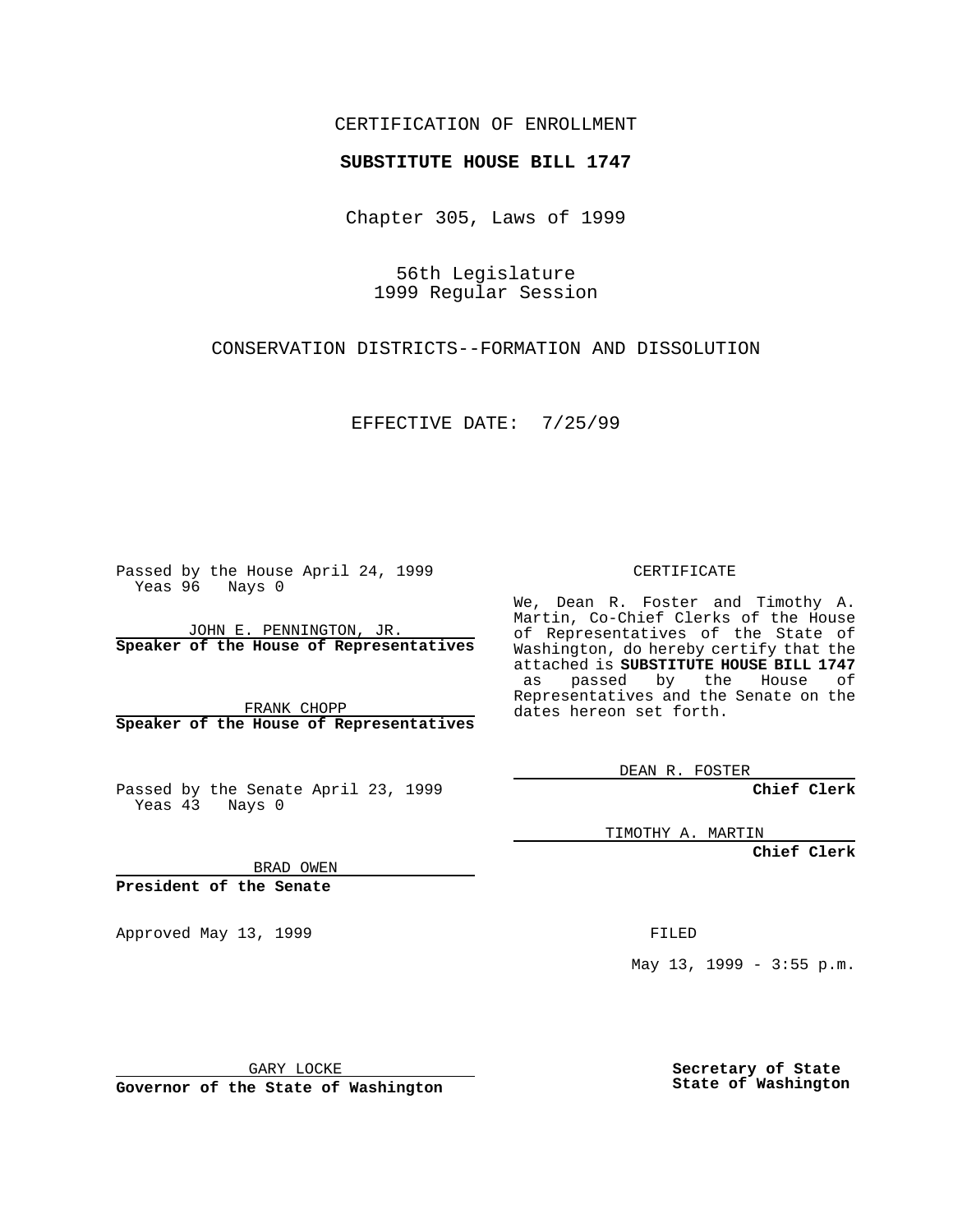## **SUBSTITUTE HOUSE BILL 1747** \_\_\_\_\_\_\_\_\_\_\_\_\_\_\_\_\_\_\_\_\_\_\_\_\_\_\_\_\_\_\_\_\_\_\_\_\_\_\_\_\_\_\_\_\_\_\_

\_\_\_\_\_\_\_\_\_\_\_\_\_\_\_\_\_\_\_\_\_\_\_\_\_\_\_\_\_\_\_\_\_\_\_\_\_\_\_\_\_\_\_\_\_\_\_

#### AS AMENDED BY THE SENATE

Passed Legislature - 1999 Regular Session

#### **State of Washington 56th Legislature 1999 Regular Session**

**By** House Committee on Agriculture & Ecology (originally sponsored by Representatives Linville and G. Chandler; by request of Washington State Conservation Commission)

Read first time 03/01/1999.

 AN ACT Relating to conservation district deannexation of municipalities, dissolution, and liability; amending RCW 89.08.020, 89.08.080, 89.08.110, 89.08.130, 89.08.150, 89.08.180, 89.08.220, 89.08.350, 89.08.360, and 89.08.370; adding a new section to chapter 89.08 RCW; and repealing RCW 89.08.380.

6 BE IT ENACTED BY THE LEGISLATURE OF THE STATE OF WASHINGTON:

7 **Sec. 1.** RCW 89.08.020 and 1973 1st ex.s. c 184 s 3 are each 8 amended to read as follows:

9 Unless the context clearly indicates otherwise, as used in this 10 chapter:

 "Commission" and "state conservation commission" means the agency created hereunder. All former references to "state soil and water conservation committee", "state committee" or "committee" shall be deemed to be references to the "state conservation commission";

15 "District", or "conservation district" means a governmental 16 subdivision of this state and a public body corporate and politic, 17 organized in accordance with the provisions of ((this 1973 amendatory 18 act)) chapter 184, Laws of 1973 1st ex. sess., for the purposes, with 19 the powers, and subject to the restrictions set forth in this chapter.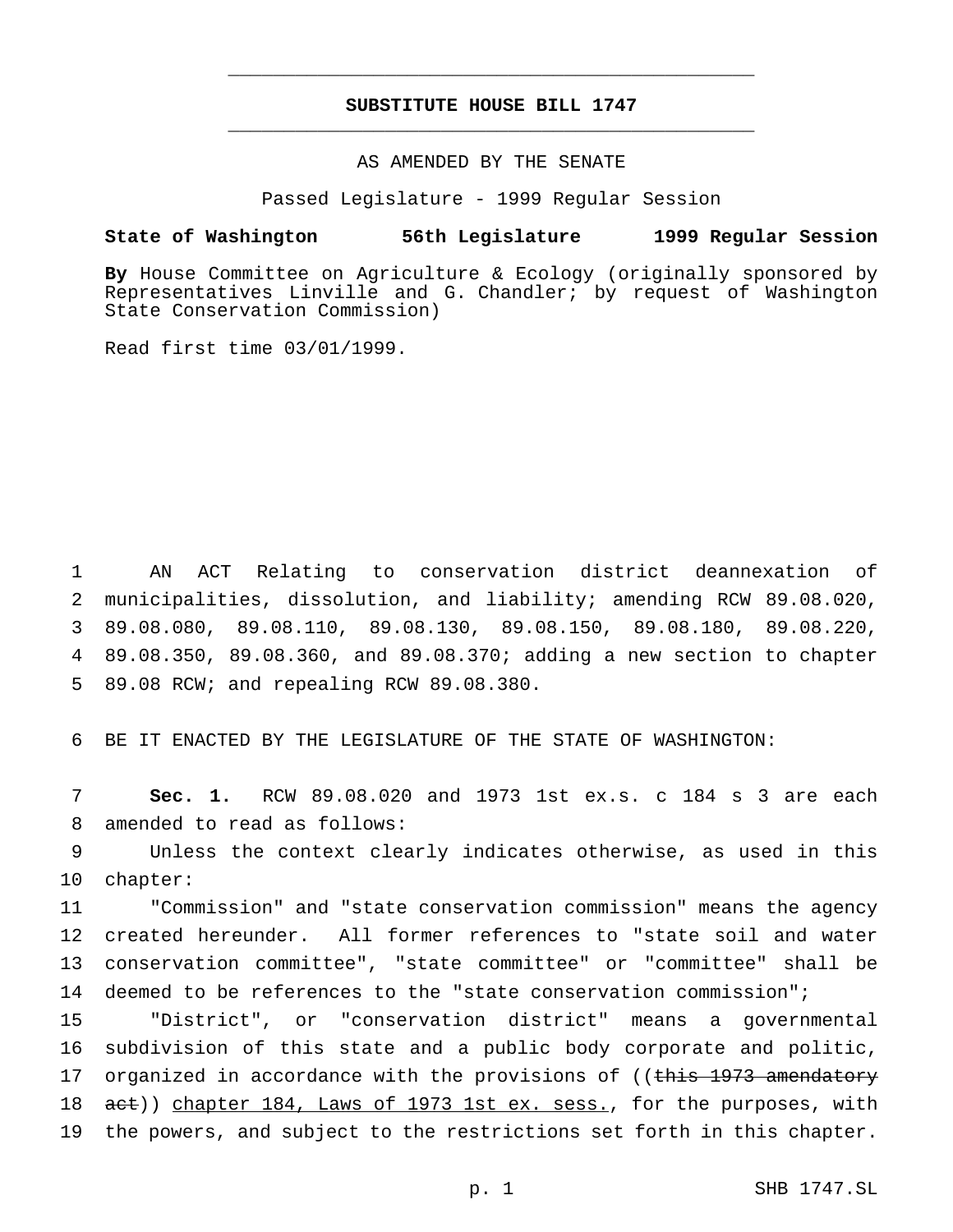1 All districts created under ((this 1973 amendatory act)) chapter 184, Laws of 1973 1st ex. sess. shall be known as conservation districts and 3 shall have all the powers and duties set out in ((this 1973 amendatory 4 act)) chapter 184, Laws of 1973 1st ex. sess. All references in ((this 1973 amendatory act)) chapter 184, Laws of 1973 1st ex. sess. to "districts", or "soil and water conservation districts" shall be deemed to be reference to "conservation districts";

 "Board" and "supervisors" mean the board of supervisors of a conservation district;

 "Land occupier" or "occupier of land" includes any person, firm, political subdivision, government agency, municipality, public or private corporation, copartnership, association, or any other entity whatsoever which holds title to, or is in possession of, any lands 14 lying within a district organized under the provisions of ((this 1973 15 amendatory act)) chapter 184, Laws of 1973 1st ex. sess., whether as owner, lessee, renter, tenant, or otherwise;

17 "District elector" or "voter" means a ((qualified county elector 18 occupying land)) registered voter in the county where the district is 19 located who resides within the district boundary or in the area 20 affected by a petition;

 "Due notice" means a notice published at least twice, with at least six days between publications, in a publication of general circulation within the affected area, or if there is no such publication, by posting at a reasonable number of public places within the area, where it is customary to post notices concerning county and municipal affairs. Any hearing held pursuant to due notice may be postponed from 27 time to time without a new notice;

 "Renewable natural resources", "natural resources" or "resources" includes land, air, water, vegetation, fish, wildlife, wild rivers, wilderness, natural beauty, scenery and open space;

 "Conservation" includes conservation, development, improvement, maintenance, preservation, protection and use, and alleviation of floodwater and sediment damages, and the disposal of excess surface waters.

 "Farm and agricultural land" means either (a) land in any contiguous ownership of twenty or more acres devoted primarily to agricultural uses; (b) any parcel of land five acres or more but less than twenty acres devoted primarily to agricultural uses, which has produced a gross income from agricultural uses equivalent to one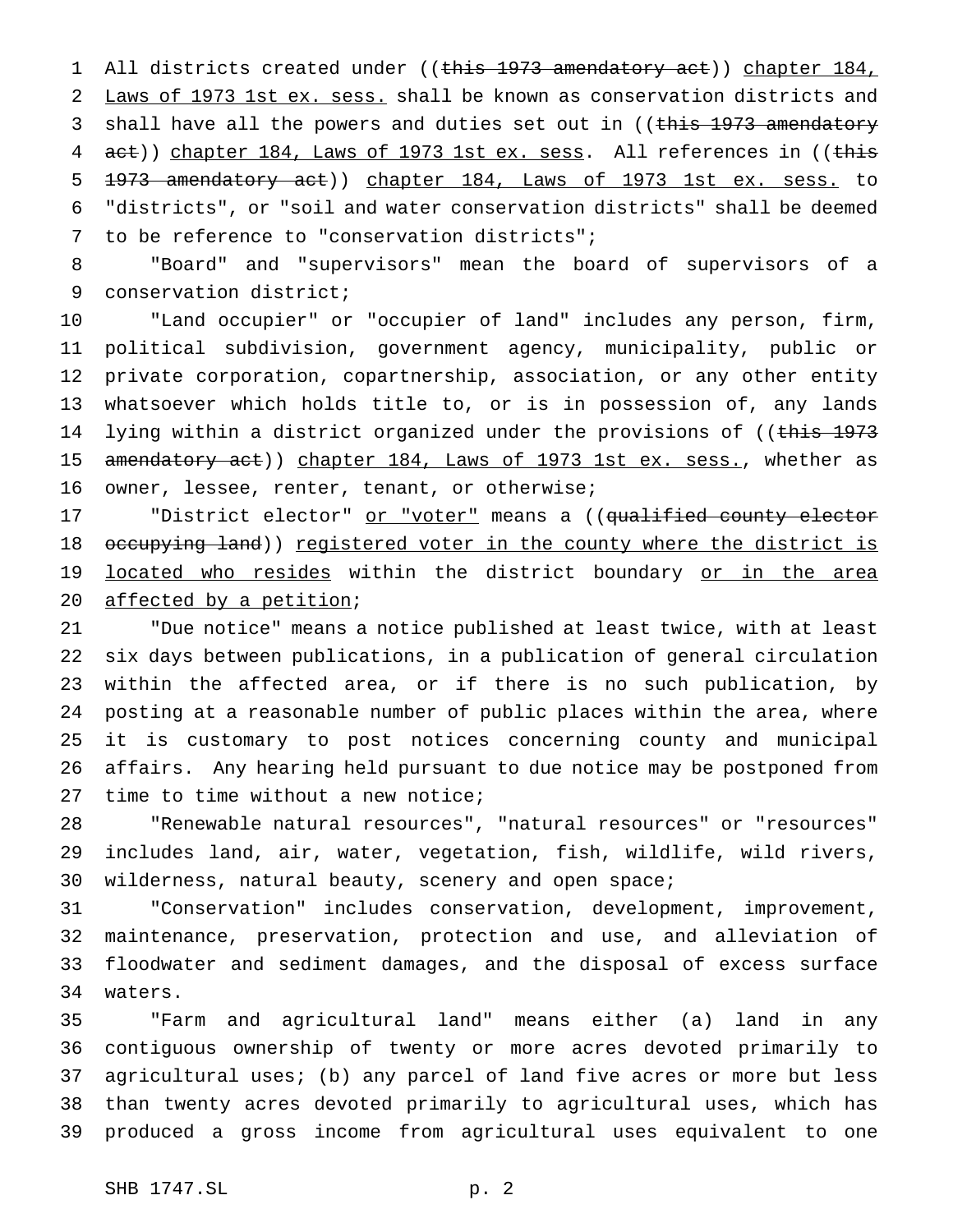hundred dollars or more per acre per year for three of the five calendar years preceding the date of application for classification under this chapter; or (c) any parcel of land of less than five acres devoted primarily to agricultural uses which has produced a gross income of one thousand dollars or more per year for three of the five calendar years preceding the date of application for classification under this chapter. Agricultural lands shall also include farm woodlots of less than twenty and more than five acres and the land on which appurtenances necessary to production, preparation or sale of the agricultural products exist in conjunction with the lands producing such products. Agricultural lands shall also include any parcel of land of one to five acres, which is not contiguous, but which otherwise constitutes an integral part of farming operations being conducted on land qualifying under this section as "farm and agricultural lands".

 **Sec. 2.** RCW 89.08.080 and 1973 1st ex.s. c 184 s 9 are each amended to read as follows:

17 To form a conservation district, ((twenty-five or more persons 18 occupying land)) twenty percent of the voters within the area to be affected may file a petition with the commission asking that the area be organized into a district.

 The petition shall give the name of the proposed district, state that it is needed in the interest of the public health, safety, and welfare, give a general description of the area proposed to be organized and request that the commission determine that it be created, and that it define the boundaries thereof and call an election on the question of creating the district.

 If more than one petition is filed covering parts of the same area, the commission may consolidate all or any of them.

 **Sec. 3.** RCW 89.08.110 and 1973 1st ex.s. c 184 s 12 are each amended to read as follows:

 If the commission finds that the district is needed, it shall then determine whether it is practicable. To assist the commission in determining this question, it shall, within a reasonable time, submit 34 the proposition to a vote of the ((<del>land occupiers</del>)) district electors in the proposed district.

 The commission shall fix the date of the election, designate the polling places, fix the hours for opening and closing the polls, and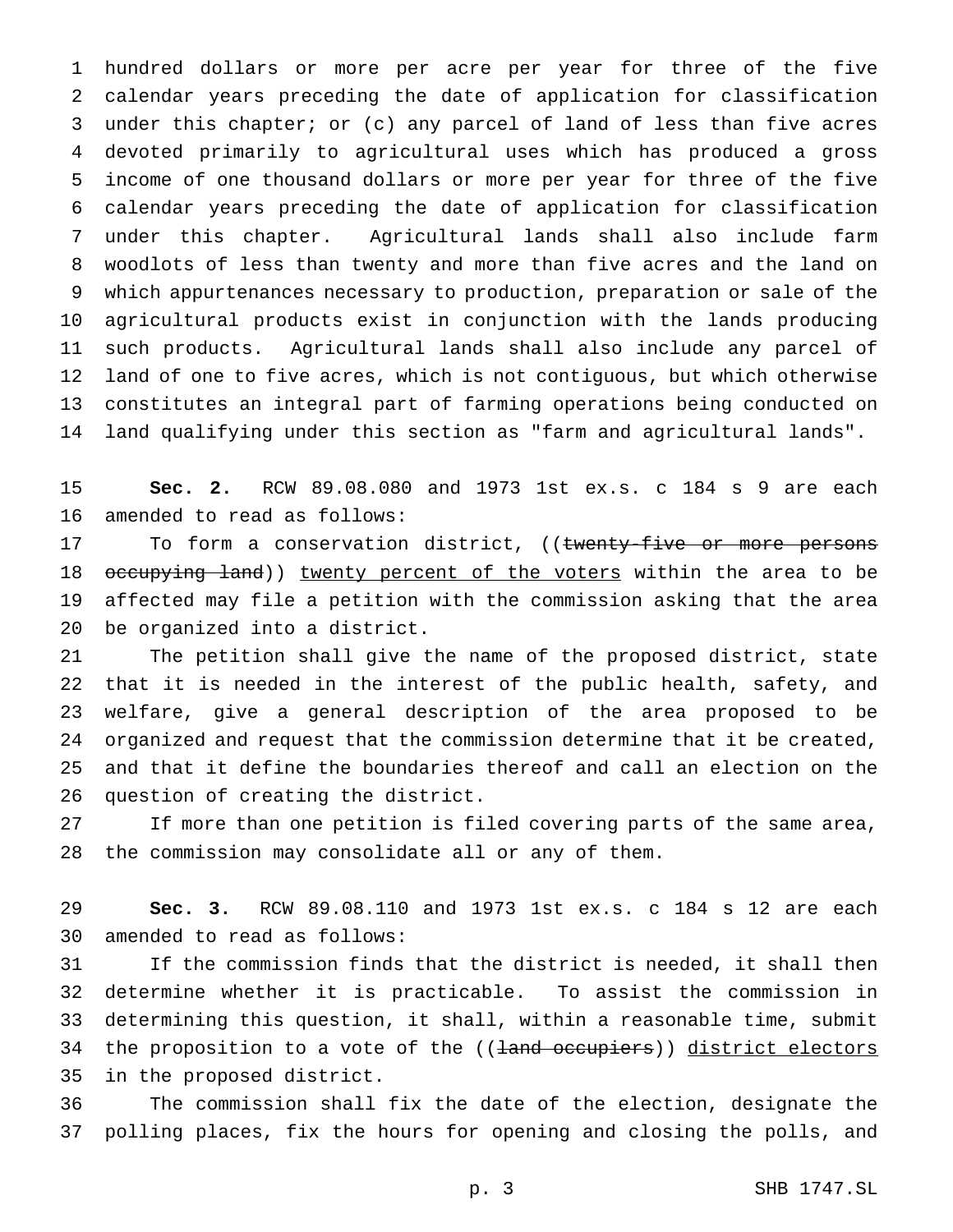appoint the election officials. The election shall be conducted, the vote counted and returns canvassed and the results published by the commission.

 **Sec. 4.** RCW 89.08.130 and 1973 1st ex.s. c 184 s 14 are each amended to read as follows:

 The commission shall give due notice of the election, which shall state generally the purpose of the election, the date thereof, the place and hours of voting, and set forth the boundaries of the proposed district.

10 Only qualified district electors within the proposed district as determined by the commission may vote at the election. Each voter 12 shall vote in the polling place nearest ((his)) the voter's residence. 13 ((<del>If he resides outside the district, he shall vote at the nearest</del> 14 polling place of the district.))

 **Sec. 5.** RCW 89.08.150 and 1973 1st ex.s. c 184 s 16 are each amended to read as follows:

 If a majority of the votes cast at the election are against the creation of the district, the commission shall deny the petition. If a majority favor the district, the commission shall determine the practicability of the project.

 In making such determination, the commission shall consider the 22 attitude of the  $((\frac{1}{2}and \overline{o}c\overline{c}u)\overline{c}u)$  voters of the district; the number of eligible voters who voted at the election; the size of the majority 24 vote; the wealth and income of the land occupiers; the probable expense 25 of carrying out the project; and any other economic factors relevant thereto.

 If the commission finds that the project is impracticable it shall enter an order to that effect and deny the petition. When the petition has been denied, no new petition covering the same or substantially the same area may be filed within six months therefrom.

 **Sec. 6.** RCW 89.08.180 and 1973 1st ex.s. c 184 s 19 are each amended to read as follows:

 Territory may be added to an existing district upon filing a 34 petition as in the case of formation with the commission by ((occupiers 35 of the lands)) twenty percent of the voters of the affected area to be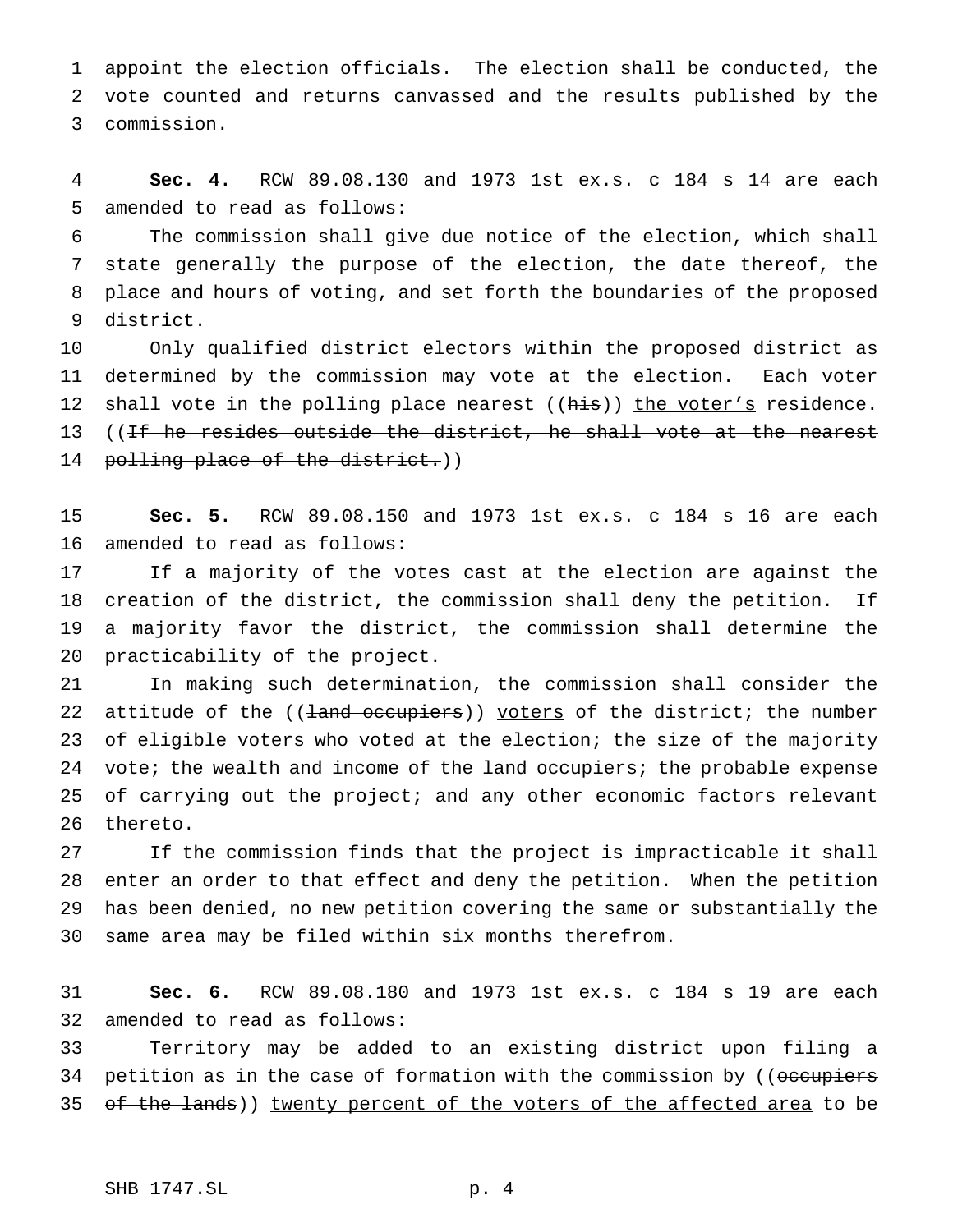included. The same procedure shall be followed as for the creation of the district.

 As an alternate procedure, the commission may upon the petition of 4 a majority of the ((land occupiers)) voters in any one or more districts or in unorganized territory adjoining a conservation district change the boundaries of a district, or districts, if such action will promote the practical and feasible administration of such district or districts.

 Upon petition of the boards of supervisors of two or more districts, the commission may approve the combining of all or parts of such districts and name the district, or districts, with the approval of the name by the secretary of state. A public hearing and/or a referendum may be held if deemed necessary or desirable by the 14 commission in order to determine the wishes of ((land occupiers)) the 15 voters.

 When districts are combined, the joint boards of supervisors will first select a chairman, secretary and other necessary officers and select a regular date for meetings. All elected supervisors will continue to serve as members of the board until the expiration of their current term of office, and/or until the election date nearest their expiration date. All appointed supervisors will continue to serve until the expiration of their current term of office, at which time the commission will make the necessary appointments. In the event that more than two districts are combined, a similar procedure will be set up and administered by the commission.

 When districts are combined or territory is moved from one district to another, the property, records and accounts of the districts involved shall be distributed to the remaining district or districts as approved by the commission. A new certificate of organization, naming and describing the new district or districts, shall be issued by the secretary of state.

 NEW SECTION. **Sec. 7.** A new section is added to chapter 89.08 RCW to read as follows:

 The local governing body of any city or incorporated town within an existing district may approve by majority vote a petition to withdraw from the district. The petition shall be submitted to the district for its approval. If approved by the district, the petition shall be sent to the commission. The commission shall approve the petition and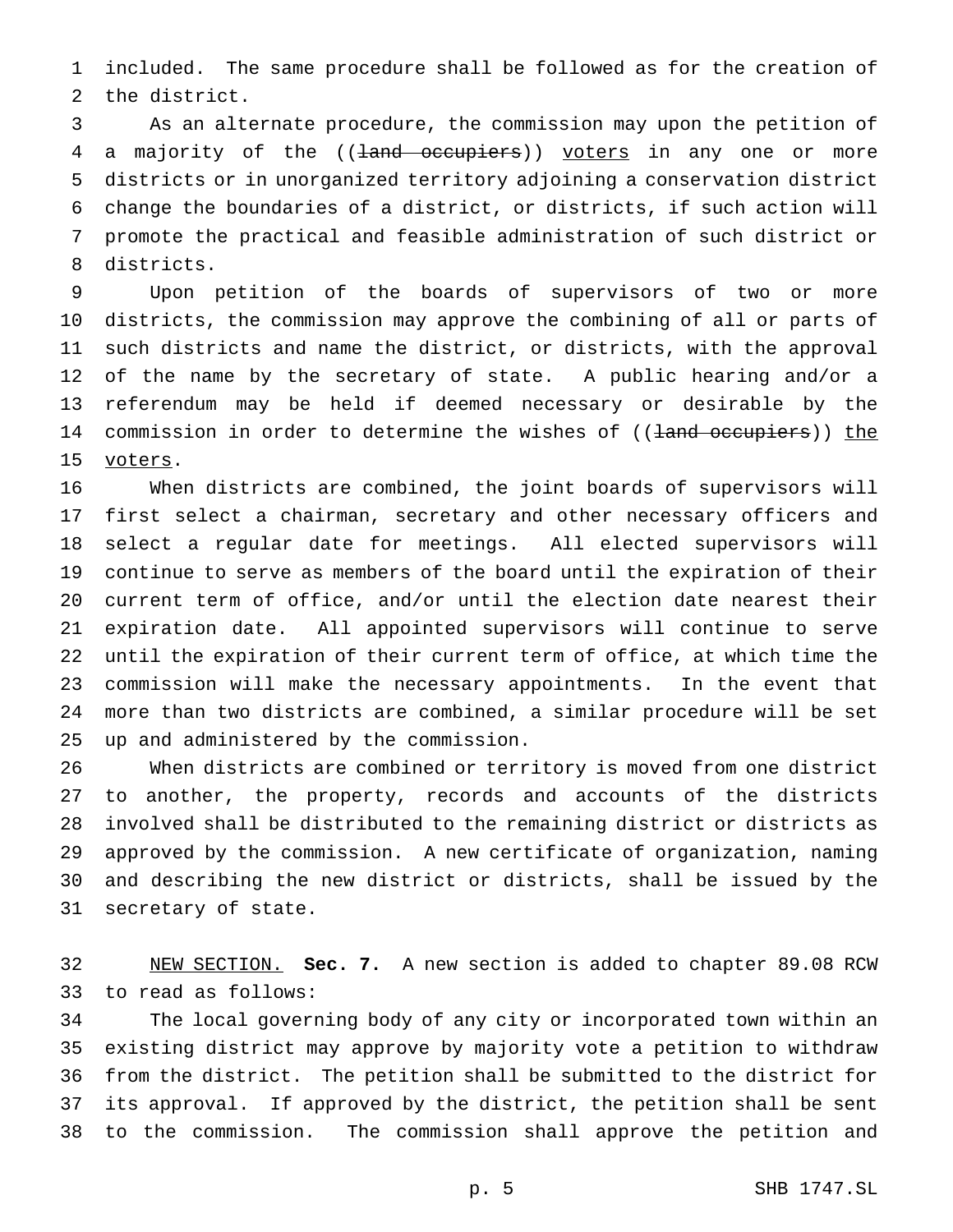forward it to the secretary of state and the boundary of the district shall be adjusted accordingly. If the petition is not approved by the district, the district shall adopt a resolution specifying the reasons why the petition is not approved. The petition and the district's resolution shall be sent to the commission for its review. The commission shall approve or reject the petition based upon criteria it has adopted for the evaluation of petitions in dispute. If the commission approves the petition, it shall forward the petition to the secretary of state and the boundaries of the district shall be adjusted accordingly. The criteria used by the commission to evaluate petitions which are in dispute shall be adopted as rules by the commission under chapter 34.05 RCW, the administrative procedure act.

 **Sec. 8.** RCW 89.08.220 and 1973 1st ex.s. c 184 s 23 are each amended to read as follows:

 A conservation district organized under the provisions of this 1973 amendatory act shall constitute a governmental subdivision of this state, and a public body corporate and politic exercising public powers, but shall not levy taxes or issue bonds and such district, and the supervisors thereof, shall have the following powers, in addition to others granted in other sections of this 1973 amendatory act:

 (1) To conduct surveys, investigations, and research relating to the conservation of renewable natural resources and the preventive and control measures and works of improvement needed, to publish the results of such surveys, investigations, or research, and to disseminate information concerning such preventive and control measures and works of improvement: PROVIDED, That in order to avoid duplication of research activities, no district shall initiate any research program except in cooperation with the government of this state or any of its 29 agencies, or with the United States or any of its agencies;

 (2) To conduct educational and demonstrational projects on any lands within the district upon obtaining the consent of the occupier of such lands and such necessary rights or interests in such lands as may be required in order to demonstrate by example the means, methods, measures, and works of improvement by which the conservation of 35 renewable natural resources may be carried out;

 (3) To carry out preventative and control measures and works of improvement for the conservation of renewable natural resources, within the district including, but not limited to, engineering operations,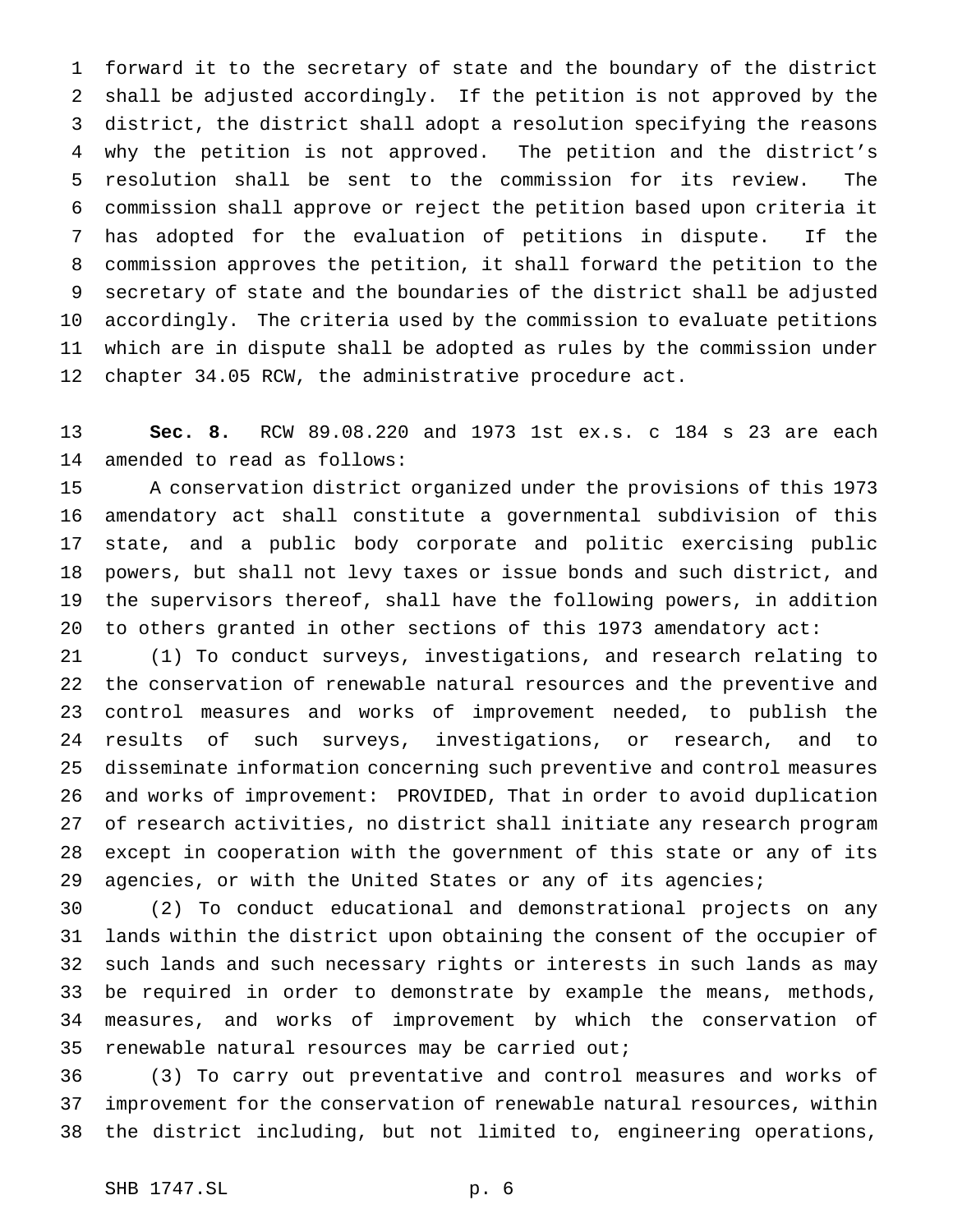methods of cultivation, the growing of vegetation, changes in use of lands, and the measures listed in RCW 89.08.010, on any lands within the district upon obtaining the consent of the occupier of such lands and such necessary rights or interests in such lands as may be required;

 (4) To cooperate or enter into agreements with, and within the limits of appropriations duly made available to it by law, to furnish financial or other aid to any agency, governmental or otherwise, or any occupier of lands within the district in the carrying on of preventive and control measures and works of improvement for the conservation of renewable natural resources within the district, subject to such conditions as the supervisors may deem necessary to advance the 13 purposes of this 1973 amendatory act. For purposes of this subsection 14 only, land occupiers who are also district supervisors are not subject 15 to the provisions of RCW 42.23.030;

 (5) To obtain options upon and to acquire in any manner, except by condemnation, by purchase, exchange, lease, gift, bequest, devise, or otherwise, any property, real or personal, or rights or interests therein; to maintain, administer, and improve any properties acquired, to receive income from such properties and to expend such income in carrying out the purposes and provisions of this 1973 amendatory act; and to sell, lease, or otherwise dispose of any of its property or interests therein in furtherance of the purposes and the provisions of this act;

 (6) To make available, on such terms, as it shall prescribe, to land occupiers within the district, agricultural and engineering machinery and equipment, fertilizer, seeds, seedlings, and such other equipment and material as will assist them to carry on operations upon their lands for the conservation of renewable natural resources;

 (7) To prepare and keep current a comprehensive long-range program recommending the conservation of all the renewable natural resources of the district. Such programs shall be directed toward the best use of renewable natural resources and in a manner that will best meet the needs of the district and the state, taking into consideration, where appropriate, such uses as farming, grazing, timber supply, forest, parks, outdoor recreation, potable water supplies for urban and rural areas, water for agriculture, minimal flow, and industrial uses, watershed stabilization, control of soil erosion, retardation of water run-off, flood prevention and control, reservoirs and other water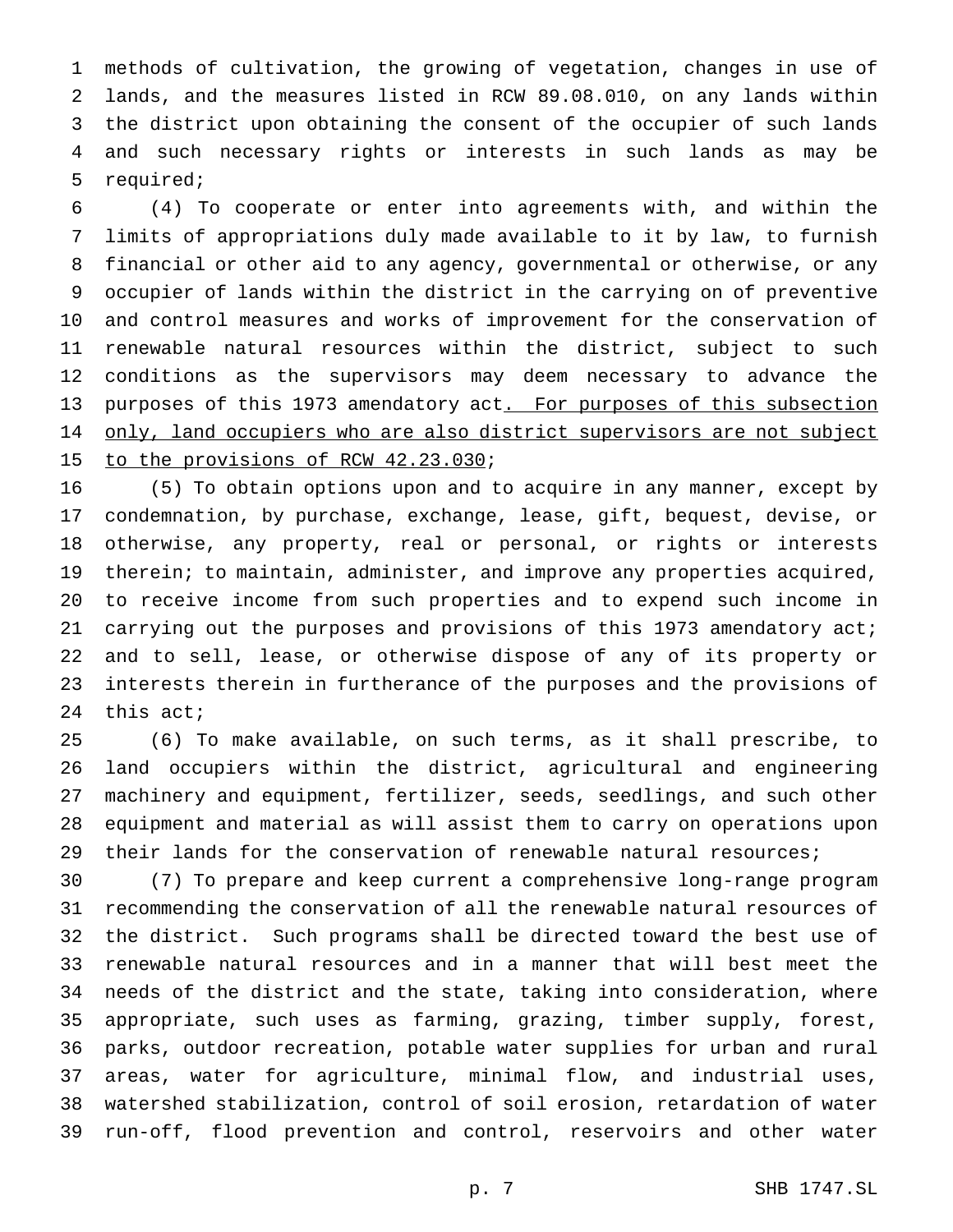storage, restriction of developments of flood plains, protection of open space and scenery, preservation of natural beauty, protection of fish and wildlife, preservation of wilderness areas and wild rivers, the prevention or reduction of sedimentation and other pollution in rivers and other waters, and such location of highways, schools, housing developments, industries, airports and other facilities and structures as will fit the needs of the state and be consistent with the best uses of the renewable natural resources of the state. The program shall include an inventory of all renewable natural resources in the district, a compilation of current resource needs, projections of future resource requirements, priorities for various resource activities, projected timetables, descriptions of available alternatives, and provisions for coordination with other resource programs.

 The district shall also prepare an annual work plan, which shall describe the action programs, services, facilities, materials, working arrangements and estimated funds needed to carry out the parts of the long-range programs that are of the highest priorities.

 The districts shall hold public hearings at appropriate times in connection with the preparation of programs and plans, shall give careful consideration to the views expressed and problems revealed in hearings, and shall keep the public informed concerning their programs, plans, and activities. Occupiers of land shall be invited to submit proposals for consideration to such hearings. The districts may supplement such hearings with meetings, referenda and other suitable means to determine the wishes of interested parties and the general public in regard to current and proposed plans and programs of a district. They shall confer with public and private agencies, individually and in groups, to give and obtain information and understanding of the impact of district operations upon agriculture, forestry, water supply and quality, flood control, particular industries, commercial concerns and other public and private interests, both rural and urban.

 Each district shall submit to the commission its proposed long-range program and annual work plans for review and comment.

 The long-range renewable natural resource program, together with the supplemental annual work plans, developed by each district under the foregoing procedures shall have official status as the authorized program of the district, and it shall be published by the districts as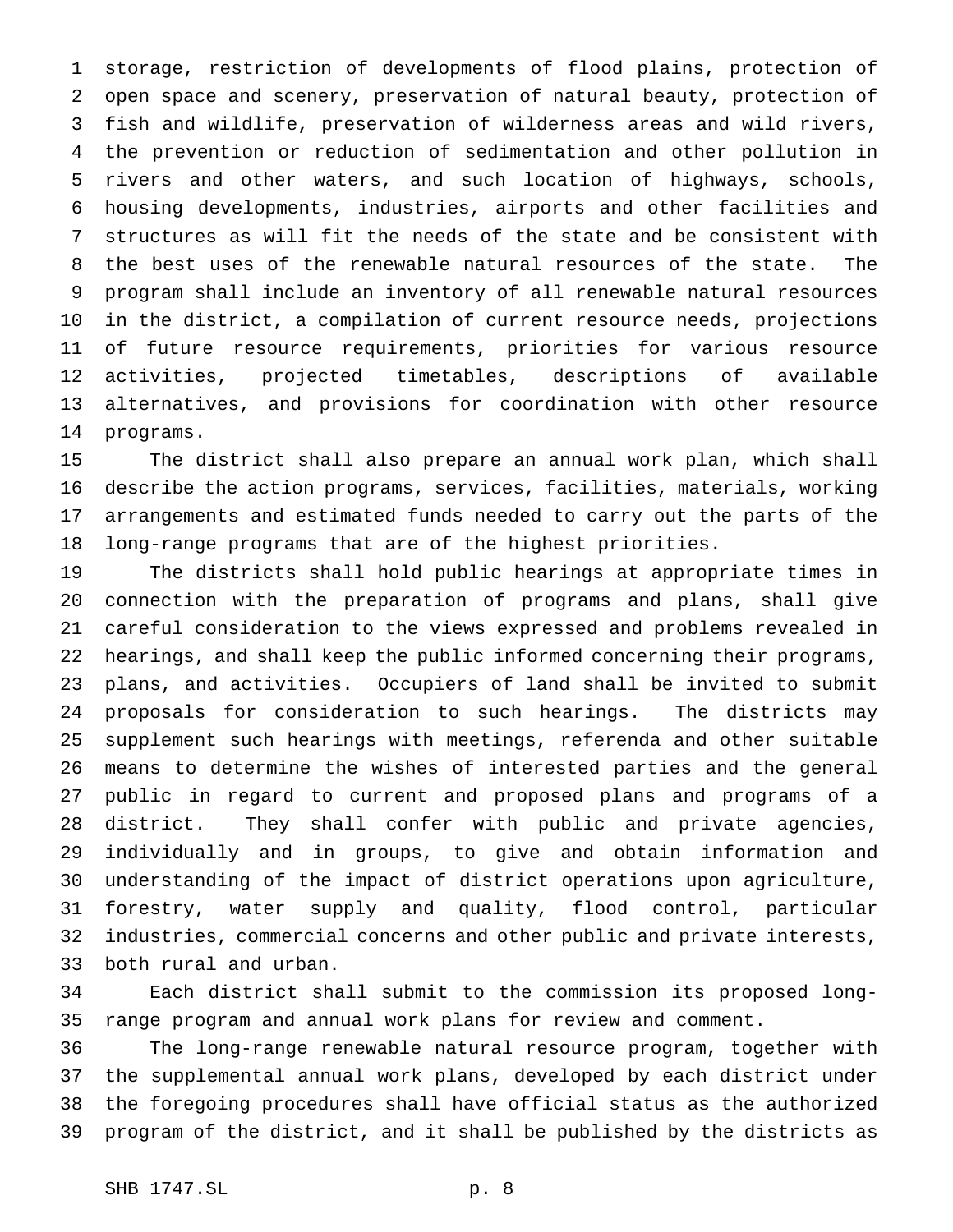its "renewable resources program". Copies shall be made available by the districts to the appropriate counties, municipalities, special purpose districts and state agencies, and shall be made available in convenient places for examination by public land occupier or private interest concerned. Summaries of the program and selected material therefrom shall be distributed as widely as feasible for public information;

 (8) To administer any project or program concerned with the conservation of renewable natural resources located within its boundaries undertaken by any federal, state, or other public agency by entering into a contract or other appropriate administrative arrangement with any agency administering such project or program;

 (9) Cooperate with other districts organized under this 1973 14 amendatory act in the exercise of any of its powers;

 (10) To accept donations, gifts, and contributions in money, services, materials, or otherwise, from the United States or any of its agencies, from this state or any of its agencies, or from any other source, and to use or expend such moneys, services, materials, or any contributions in carrying out the purposes of this act;

 (11) To sue and be sued in the name of the district; to have a seal which shall be judicially noticed; have perpetual succession unless terminated as hereinafter provided; to make and execute contracts and other instruments, necessary or convenient to the exercise of its powers; to borrow money and to pledge, mortgage and assign the income of the district and its real or personal property therefor; and to make, amend rules and regulations not inconsistent with this 1973 amendatory act and to carry into effect its purposes;

 (12) Any two or more districts may engage in joint activities by agreement between or among them in planning, financing, constructing, operating, maintaining, and administering any program or project concerned with the conservation of renewable natural resources. The districts concerned may make available for purposes of the agreement any funds, property, personnel, equipment, or services available to 34 them under this 1973 amendatory act;

 Any district may enter into such agreements with a district or districts in adjoining states to carry out such purposes if the law in such other states permits the districts in such states to enter into such agreements.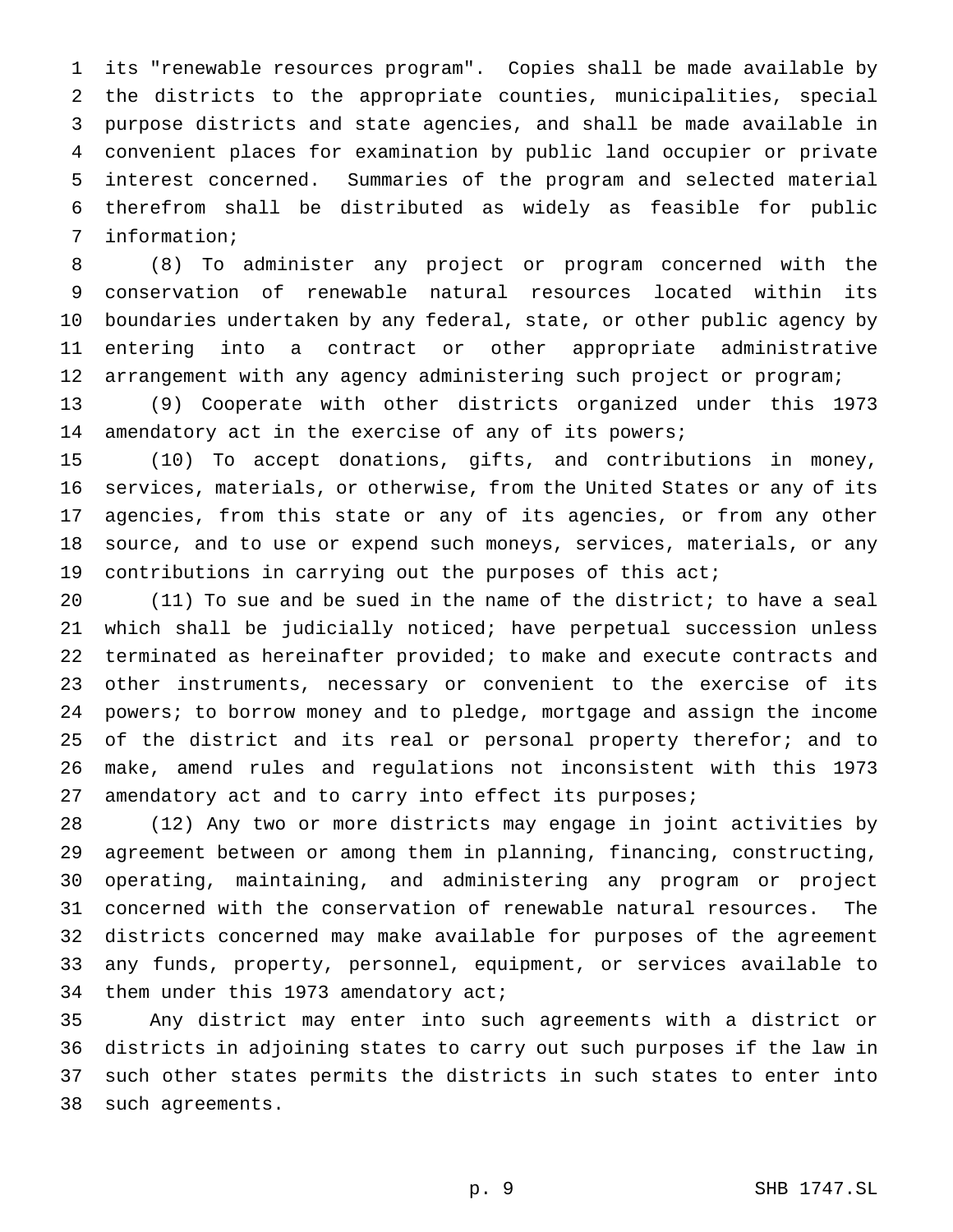The commission shall have authority to propose, guide, and facilitate the establishment and carrying out of any such agreement; (13) Every district shall, through public hearings, annual meetings, publications, or other means, keep the general public, agencies and occupiers of land within the district, informed of the works and activities planned and administered by the district, of the purposes these will serve, of the income and expenditures of the district, of the funds borrowed by the district and the purposes for which such funds are expended, and of the results achieved annually by the district; and

 (14) The supervisors of conservation districts may designate an area, state, and national association of conservation districts as a coordinating agency in the execution of the duties imposed by this chapter, and to make gifts in the form of dues, quotas, or otherwise to such associations for costs of services rendered, and may support and attend such meetings as may be required to promote and perfect the organization and to effect its purposes.

 **Sec. 9.** RCW 89.08.350 and 1973 1st ex.s. c 184 s 25 are each amended to read as follows:

 At any time after five years from the organization of a district, 21 ((one hundred land occupiers)) twenty percent of the voters in the district may file with the commission a petition, praying that the district be dissolved. The commission may hold public hearings thereon, and within sixty days from receipt of the petition, shall give due notice of an election on the question of dissolution. It shall provide appropriate ballots, conduct the election, canvass the returns, and declare the results in the same manner as for elections to create a district.

 All district electors may vote at the election. No informality relating to the election shall invalidate it if notice is substantially given and the election is fairly conducted.

 **Sec. 10.** RCW 89.08.360 and 1973 1st ex.s. c 184 s 26 are each amended to read as follows:

 If a majority of the votes cast at the election are for 35 dissolution, the district shall be dissolved. ((If two-thirds of the votes are against dissolution, the commission shall determine whether the continuance of the district is practicable. In making the